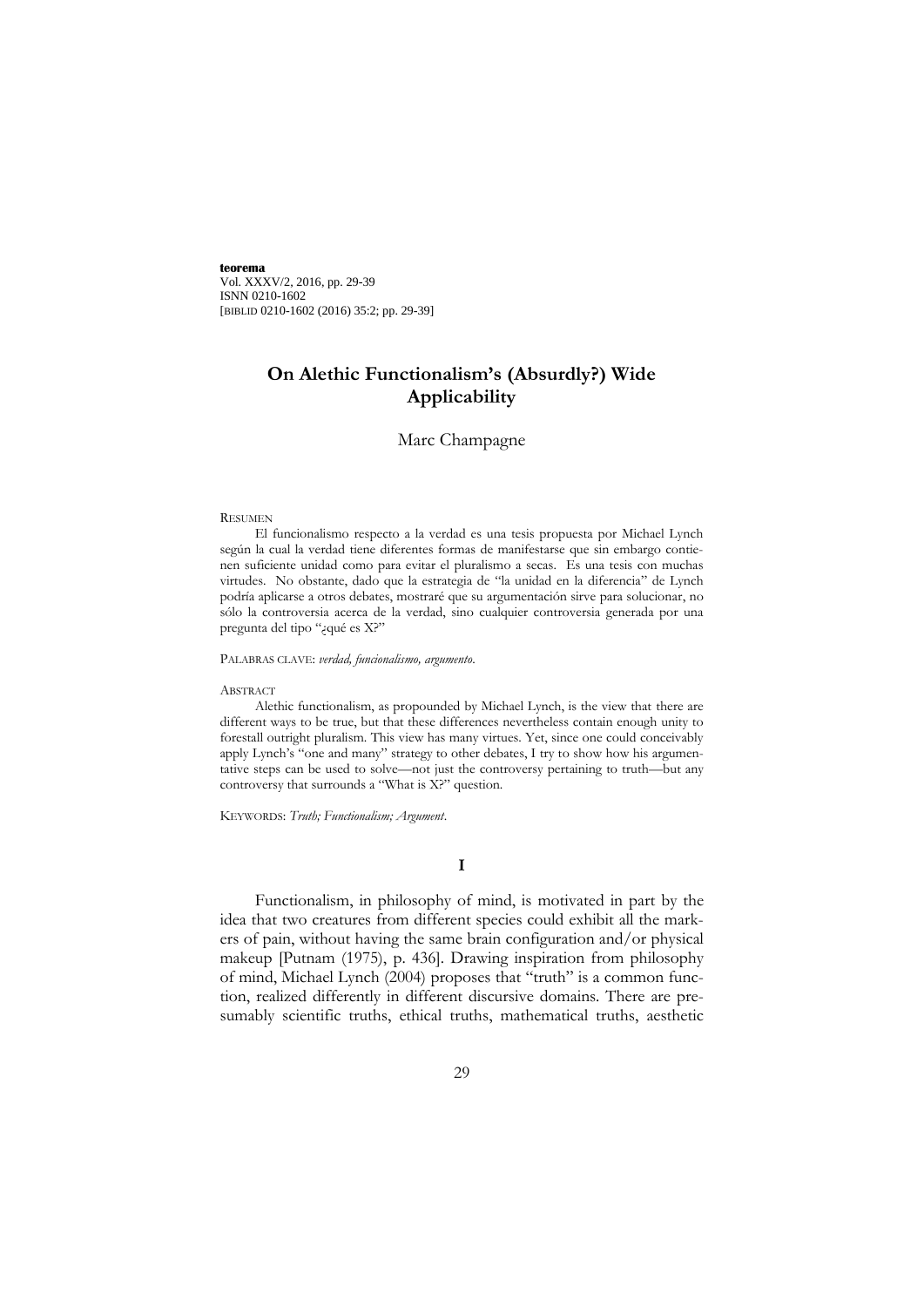truths, and so on. Even so, these varieties are said to share a set of core features. Thus, armed with the functionalist notion of multiple realizability, Lynch holds that "[w]e can be monists about the concept of truth while being pluralists about its underlying nature" [Lynch (2001b), p. 727].

Yet, one can ask whether there is any principled way to stop one from making a similar "one and many" move to resolve other disagreements. I do not think there is, so I will try to show how the generic steps of Lynch's argumentation can yield a solution to any philosophical controversy –– not just the controversy pertaining to truth.

This wide applicability can be grounds to suspect that something is amiss in Lynch's proposal. Indeed, one could argue that the functionalist arguments developed by Lynch, once generalized, become *too* successful. A modest *reductio ad absurdum* critique would show that the consequence of wide applicability is unpalatable/improbable, whereas a more ambitious *reductio* would show that the consequence is contradictory. I will attempt neither of those things. While I find the wide applicability of alethic functionalism to be absurd (in the modest sense just outlined), my title quarantines that adjective in parentheses and guards it with a question mark. I will conclude by gesturing at what I think might be wrong. But, as far as the bulk of this article is concerned, maybe a "one and many" stance can settle every debate.

### **II**

According to Lynch, the realizers of truth "are always *realizers for a discourse*" [Lynch (2001b), p. 741; emphasis in original]. Lynch believes that most theories of truth eventually founder because they try to impose their account on inapt discursive domains. On his diagnosis, the major theories of truth tend to over-exploit a limited range of examples (e.g., "The cat is on the mat") at the expense of more challenging cases drawn from other domains. Lynch thus maintains that "[t]he usual options [...] differ chiefly in the intuitions they privilege" [Lynch (2011), p. 2]. It is not so much that traditional theories like correspondence and coherence are wrong in what they advocate. Rather, they are wrong in inferring that since what they advocate works so well for one particular area, it ought to apply across the board. Following Cory Wright (2012), p. 89, we can call this the uniformity assumption. An alethic functionalist rejects this assumption.

Discarding the uniformity assumption does not entail relinquishing uniformity altogether. Lynch argues that we should fashion a theory that i) respects the diversity of truth claims, while ii) holding on to the com-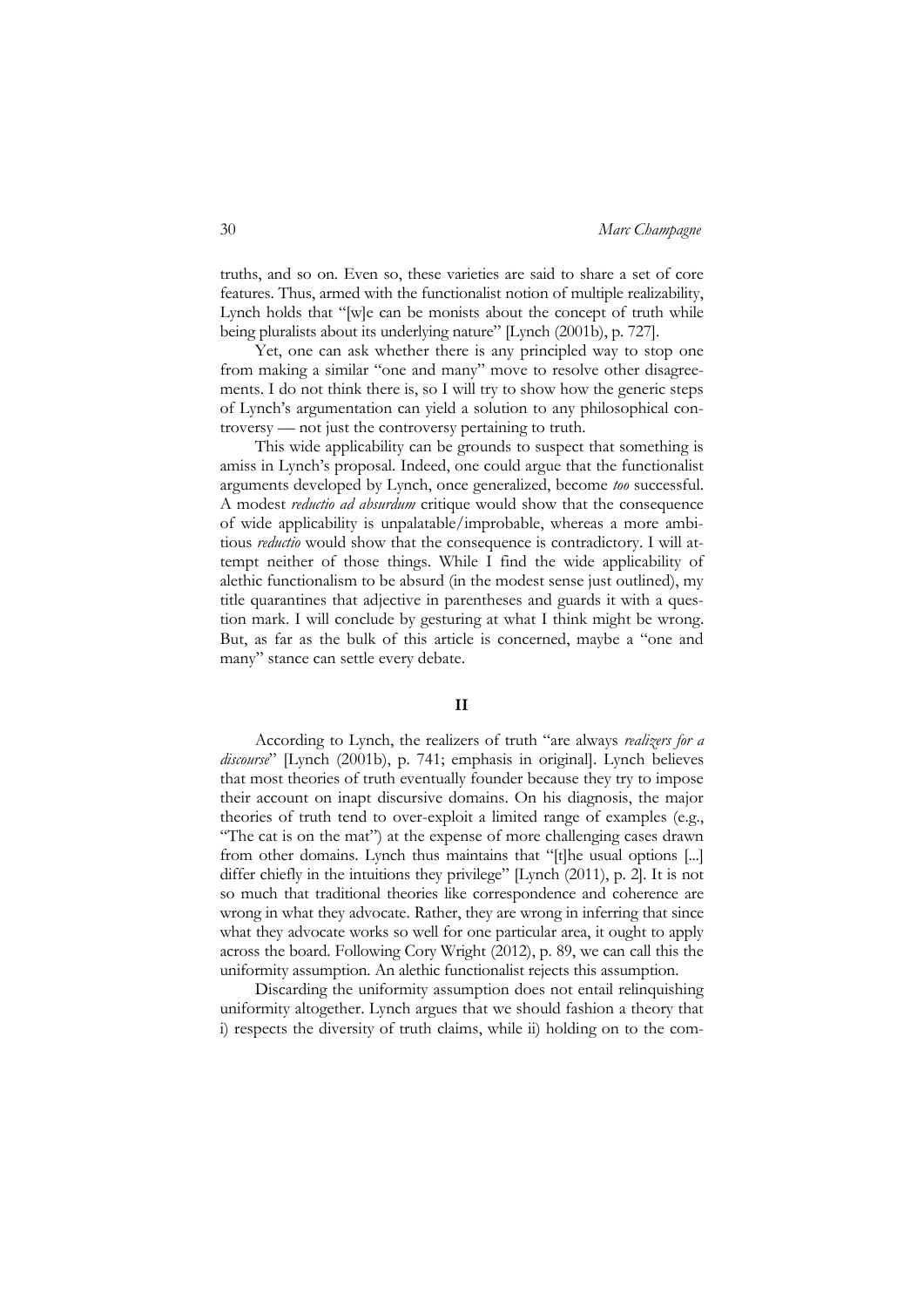mitments that these claims purportedly share. From a programmatic standpoint, then, alethic functionalism purports to have gleaned an important lesson from past attempts to define truth — which in turn allows it to overcome their respective shortcomings. According to Lynch, "[e]ven partisans must acknowledge that both intuitions – about diversity and uni $ty - are pre-theoretically appealing'$  [Lynch (2011), p. 2]. It is the business of the alethic functionalist to achieve this balance of diversity and unity.

Lynch hopes that, by watering down expectations about what constitutes the nature of truth, he will find a consensus that drives a skewer through all the theoretical candidates, without exception. The mere fact that contenders are seen as contenders, Lynch (2001b), p. 725 argues, speaks their enjoying a minimal unity. Lynch, who has edited an anthology on truth (2001a), induces three "core truisms" from all the debates: truths are mind-independent, correct to believe, and usually a worthy goal of inquiry [Lynch (2011), pp. 8-12, 70]. These are, in his words, "platitudes" we can presumably all agree on. They are said to square not just with specialized philosophical usage, but with folk beliefs as well (although, in fairness, Lynch never offers any experimental support for this).

Lynch stresses that anyone who would dissent from this short list of truisms would, by that very dissension, be confessing an interest in some topic other than truth [Lynch (2011), p. 13]. As we shall see, this ends up having considerable strategic value. In any event, the rest is left open to debate: the principle of bivalence, for instance, is regarded by Lynch as an optional commitment [ibid., p. 16]. The truisms are nevertheless meant to prevent the pluralist element from devolving into outright relativism, which Lynch calls "*simple* alethic pluralism" [ibid., p. 54].

The alethic functionalist believes that truth can be multiply realized. In his more recent work, Lynch prefers to speak of truth as being "manifested" in different contexts. He writes that "[t]ruth is many because different properties may manifest truth in distinct domains of inquiry. [...] Truth is one because there is a single property so manifested, and 'truth' rigidly names that property" [ibid., p. 78]. Hence, just as pain can be realized in mammals and molluscs, so can truth be realized in normative and descriptive contexts alike.

Lynch contends that "it *is* obvious that the proposition that two and two are four is fundamentally different in kind than the proposition that torture is wrong. But making out what this difference consists in is hardly the sole job of the functionalist about truth" [Lynch (2011), p. 79]. In keeping with the biconditional schema, the erasure of quotation marks is supposed to allow one to glean the relevant truth conditions. "Picasso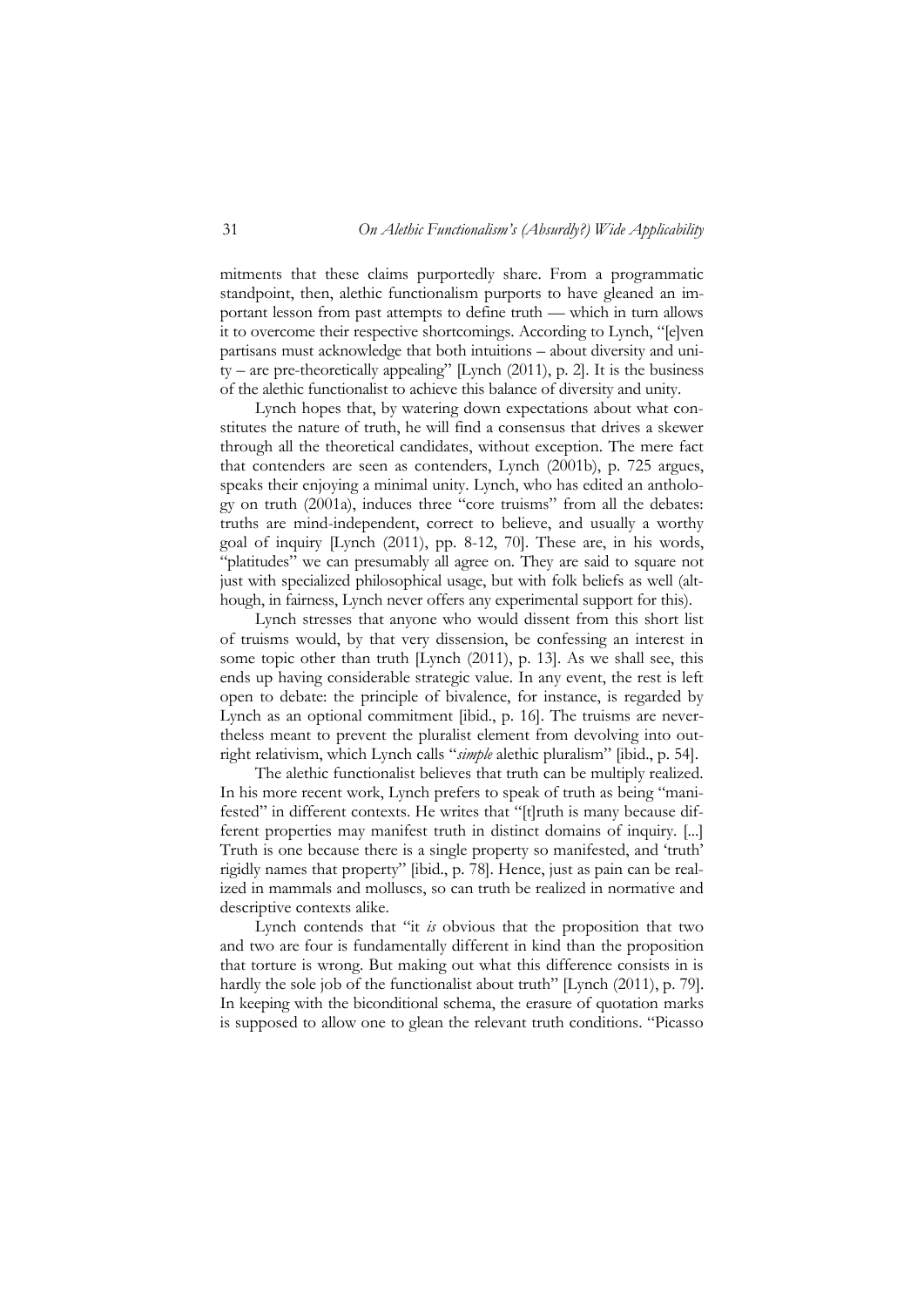is the greatest painter" is true if and only if Picasso is the greatest painter, "There is an elephant in Montreal" is true if and only if there is an elephant in Montreal," "Witches are wicked" is true if and only if witches are wicked, and so on. This shows the laxity afforded by the "many" portion of the functionalist account: so long as a given proposition asserts something, either directly or at a remove [ibid., p. 130-131], it will be considered truth-apt (which of course does not mean that the proposition in question will turn out to be true).

If Lynch is right, then apart from alethic functionalism, every theory of truth currently on the books has a limited scope. Most theories privilege claims about material domains (like cats on mats), but forget to accommodate claims about non-material domains (like ethical appraisals). The variability of manifestation allowed by Lynch's functionalism means that no constraint whatsoever is placed on the sorts of truths one could seek out. "Moral beliefs, for example, might be true, and therefore have the contents they have, in virtue of being superwarranted, while beliefs about physical objects might be true by corresponding to the facts about those objects" [Lynch (2011), p. 50].

However, this "scope problem" [Lynch (2011), pp. 32-36] is not self-evidently a "problem." A correspondence theorist, for instance, does not dwell on material truth-makers because she neglects or overlooks ethics. Rather, she tethers her theory to material truth-makers because she thinks that these are the only sort of truth-makers to be had. An ethicist may complain that this prevents claims in her domain from ever being true, but it is not clear why a correspondence theorist should be bothered with what lies outside the ambit of her commitments. "What we are faced with, then, is a dilemma: either accept the counterexamples [...] and expand our account of truth [...] or maintain the naturalness of truth by rejecting the counterexamples" [Edwards (2013), p. 395]. Capitalizing on reigning trends, Lynch simply favours the first response.

## **III**

Looking closely at the arguments used by Lynch to promote alethic functionalism, we can extract a generic sequence, almost like a recipe.

First, take a philosophical debate over the nature of X, which over time has splintered into an array of seemingly irreconcilable proposals about what X might be. Line these positions up in a neat historical queue, so as to stress how far the dialectic has travelled. Then, building on an understandable retrospective sense that all avenues have been ex-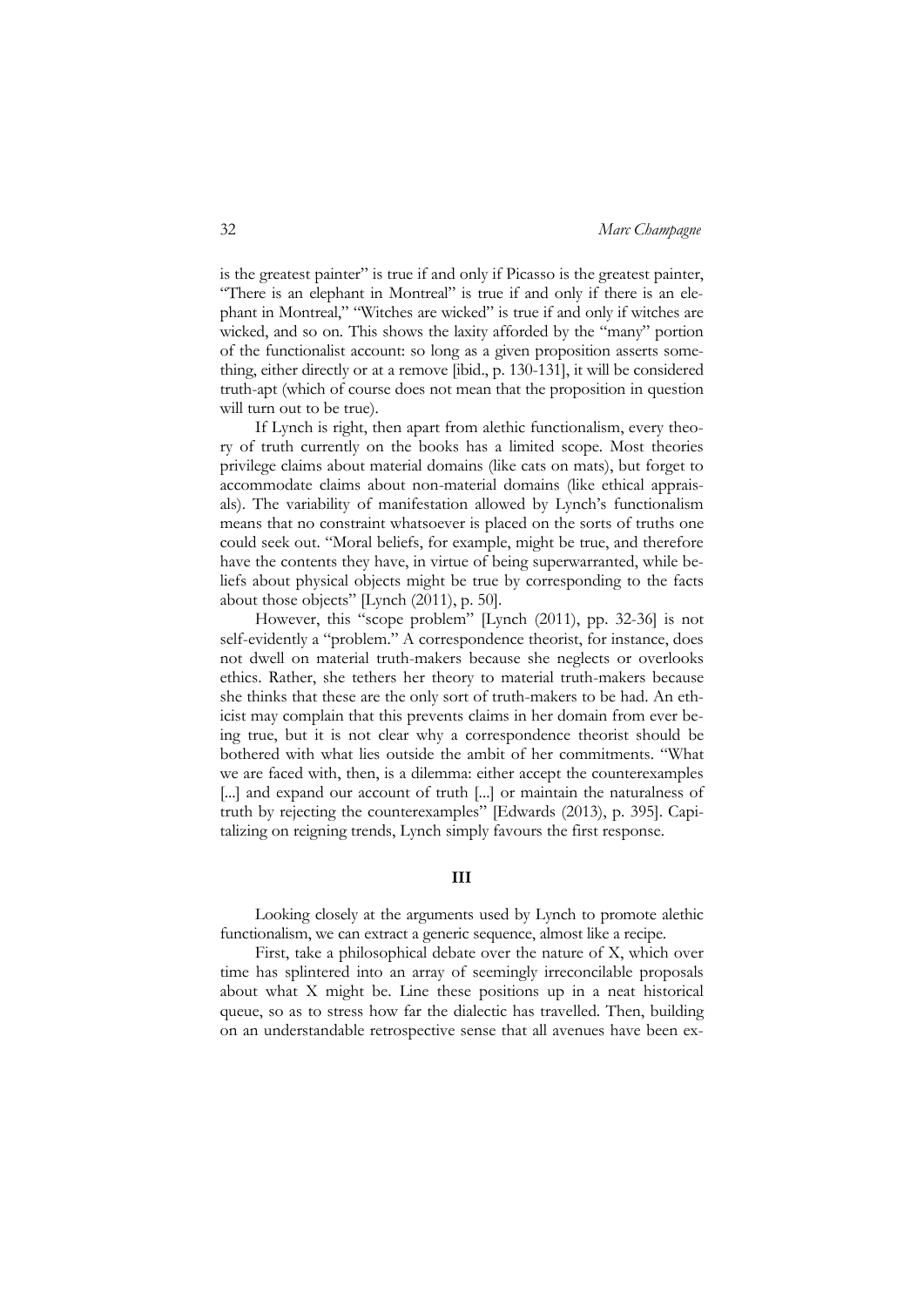plored with no tangible headway made, suggest, as Lynch does, that "[t]he history of attempts to identify the property" of  $X$  "has not been a happy one" [Lynch (2001b), p. 723]. Like Lynch, one need not provide independent reasons for rejecting each account of truth, as a mere allusion to presumably well-known flaws suffices. Conclude from this impasse that "[t]he usual options have come to seem [...] somewhat tired" [Lynch (2011), p. 2], such that we now need to reconsider the situation anew.

It is crucial to acknowledge that past efforts bore some fruit — just not enough to settle the issue of what X is in the definitive. This helps reassure the proponent of a given theory that she has not wasted her time. Still, in order to loosen allegiance to a given -ism and prime the migration in commitments soon to come, prompt a mild sense of methodological guilt by calling attention to the fact that proponents of a previous theory of X have tended to privilege some examples over others, and have issued far too many promissory notes. Clearly, if the theory in question was truly robust, it would not have shied away from engaging with more challenging case studies, nor would it have failed to carry out its programmatic ambitions by now.

Once confidence in the addressee's favoured position has been suitably undermined, recommend a fresh start, beginning only with the most secure basics. A fresh look at the X question having been granted, catalogue a host of platitudinous observations about X. These platitudes must be carefully chosen, since each must fit without resistance in the following: "*Surely* no one would deny that to be X is to be [fill in blank]." Successfully negotiating this step requires an intimate familiarity with the major proposals on the issue. Even so, the functionalist needs a backup tool to help her brush aside potential disagreement with her chosen truisms. Lynch, as we saw, has an effective one: mention in an open-minded tone that anyone is free to disagree — yet insist with firmness that those who do not acquiesce before the list of truisms do so at the price of "changing the subject" [Lynch (2011), p. 13] from X to something else. With this exclusionary clause in place, real disagreement promises to pose no obstacle.

Once a consensual core of unity has been induced from extant debates, propose that X is "realized" or "manifested" in multiple ways, such that apparent disagreements between thinkers are in fact just surface symptoms of differing domain emphases, wrongly taken as paramount. Since all participants in the debate were discussing the common topic X, stress that there was a latent form of unity which, until now, went unseen, such that "most players in the contemporary debates over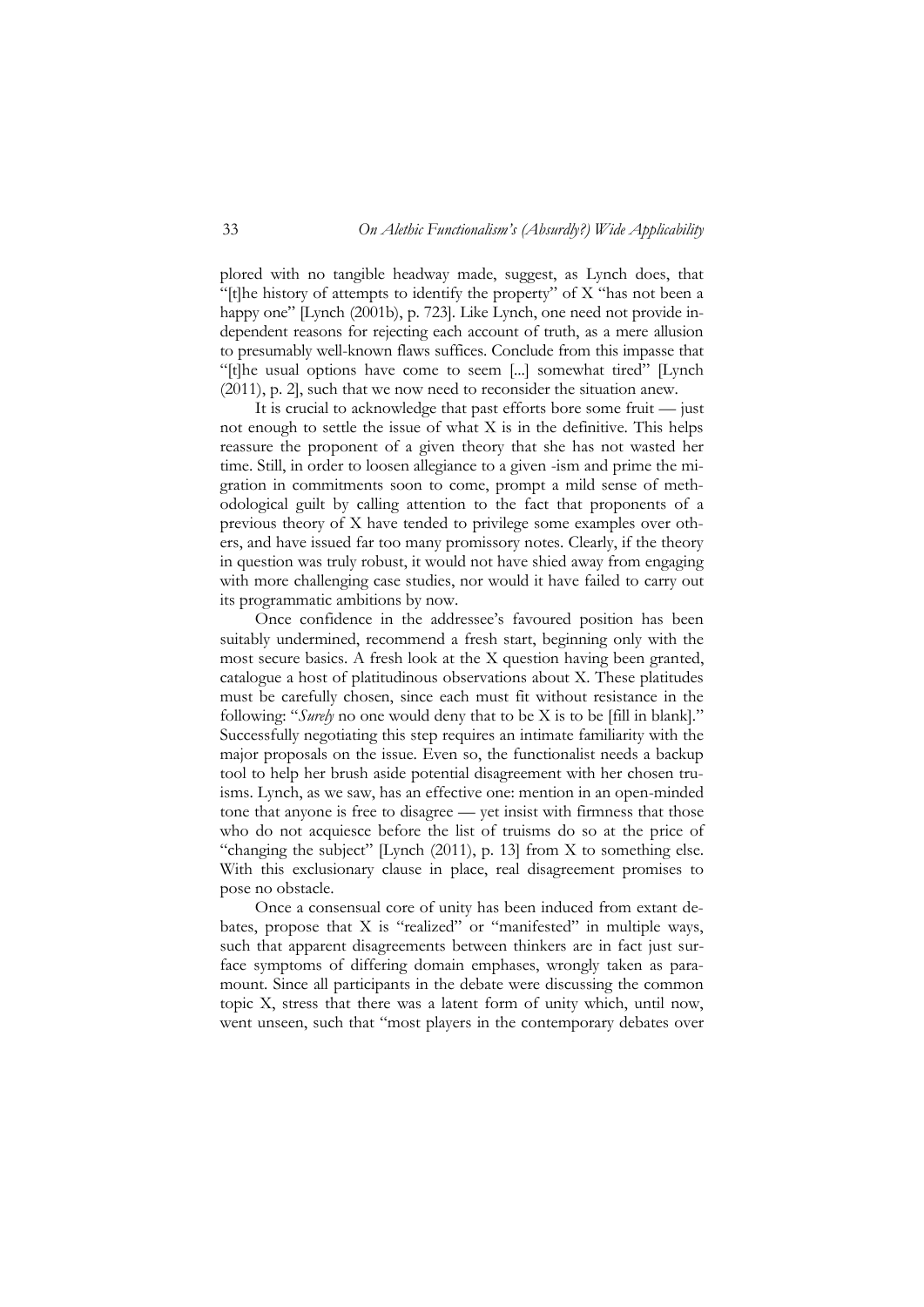[X] share an unnoticed allegiance to a certain type of monism" [Lynch (2001b), p. 725].

Just in case this unification begins to clash with the sense of historical despair fostered earlier, the functionalist must stand ready to answer those who conclude that X has no nature. Since such a "deflationary" stance has become "[t]he new orthodoxy" [Lynch (2011), p. 4], it requires special attention before being discarded. Strategies that can be used to achieve this include (but are not limited to): asking whether one can coherently state such cynical misgivings at all [ibid., p. 109]; claiming that those who disparage the X question are not in fact talking about X [ibid., p. 110]; reproaching dissenters for not "pay[ing] sufficient homage" to the intuitions people usually have about X [ibid., p. 110]; and finally issuing a vague warning that those who challenge the legitimacy of the topic "must remove [X] from the philosopher's toolbox" [ibid., p. 113].

Should one have difficulty articulating the specifics in convincing detail, insist that the task of figuring out which manifestation of X is appropriate in a given instance is a difficult accomplishment, and while "[f]unctionalism does not dictate in advance how [X] will be realized in various discourses" the theory may nevertheless "act as a neutral frame for a less reductive picture [...]" [Lynch (2001b), pp. 745-746].

Alethic functionalism thus exhibits a high degree of resilience. Looking at the past, present, and future, either a new piece of information is absorbed by the alethic functionalist, or it is relegated to another topic. What if an unforeseen account of truth should surface in the future? Suppose, for example, that philosophers inspired by the study of so-called "memes" come to think of truth in terms of replication, such that we eventually see "replicationism" emerge as a new option alongside staples like "pragmatism," "coherentism," etc. In keeping with the argumentative instructions that have just been laid out, the alethic functionalist could argue that a replicationist account of truth, while ill-equipped to account for some cases (say, singular truth-bearers that do not involve any chain or series), is nevertheless well-suited to study certain objects. It is just a matter of matching the right theory to the right domain. Hence, a novel account of truth would add more grist to the functionalist mill.

Of course, a new theory of truth would have to agree with the core truisms and the biconditional schema [Lynch (2004), pp. 405-406]. Yet, even these could conceivably be modified in order to save the functionalist account. The truisms, according to Lynch, are supposed to reflect a certain portion of our actual truth talk. Given this journalistic recording of "historically prominent folk truisms" [Lynch (2011), p. 13], the results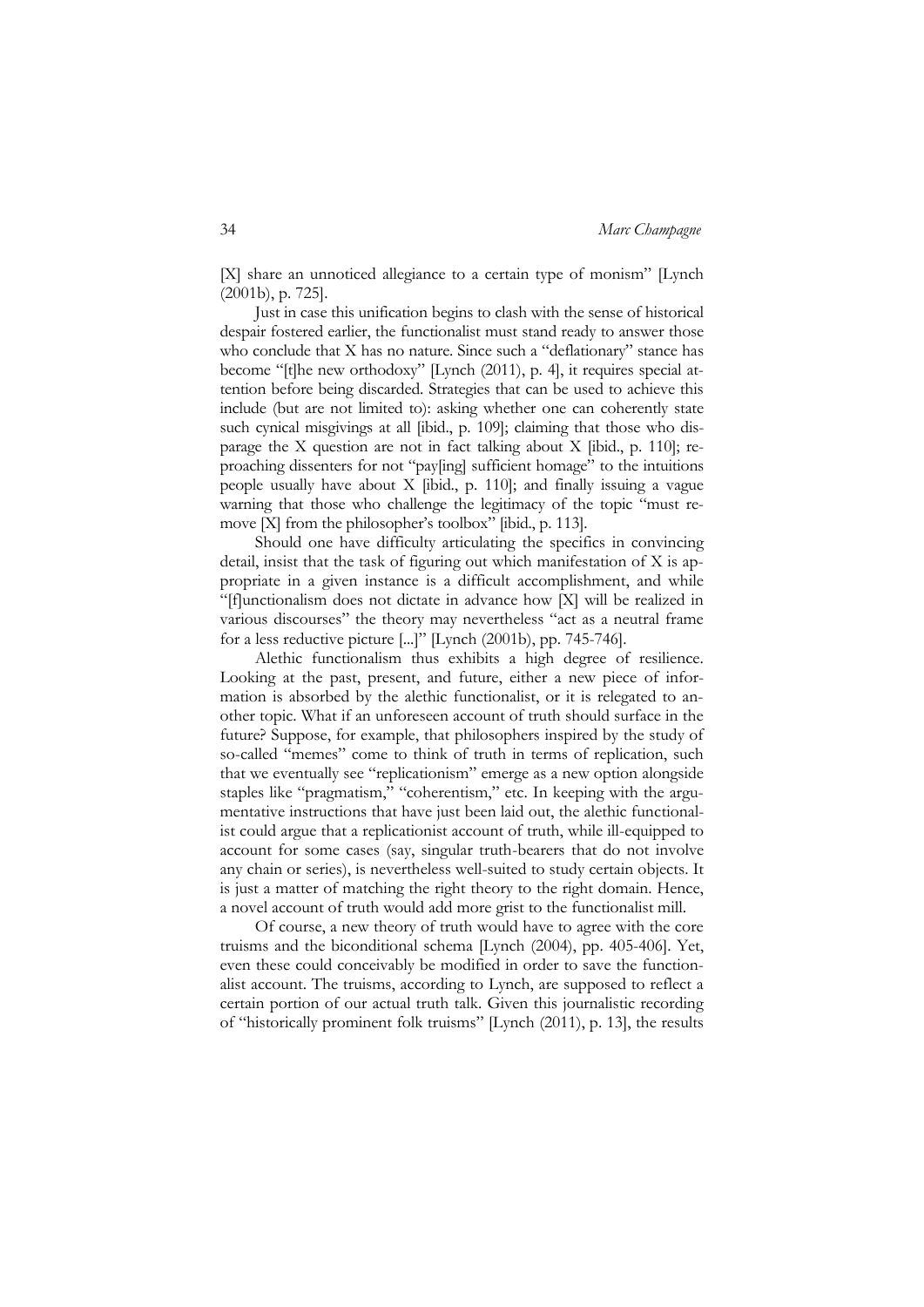gleaned could change, were the inductive base to undergo sufficient change. Indeed, "the informality of platitudes increases the base of admissible information" in a way that "would otherwise be omitted in a more stringent analysis of only necessary and sufficient conditions" [Wright (2005), p. 12]. It might be, for example, that we as speakers come to reject the idea that true beliefs are a worthy goal of inquiry. In that case, the functionalist account would still survive, provided it trimmed its truisms to reflect this. This contingent inquiry into linguistic practices thus allows for ample revisions.

Not only is the "one" portion flexible, the "many" manifestations of truth are also flexible. If a given theory of truth currently under the umbrella of Lynch's account were to suddenly lose all of its credibility, the functionalist framework would nevertheless emerge unscathed. In fact, entire discursive domains could presumably open and close while the functionalist account remains standing. We see, then, why and how "functional specifications are easy to proliferate—formally speaking, one need only begin altering the identity- and truth-conditions of the content constituting them" [Wright (2010), p. 282].

#### **IV**

I think that, because the placeholder "X" could be replaced with any object of philosophical controversy, the recipe that I have just outlined can solve more problems than Lynch realizes. So, to illustrate functionalism's (absurdly?) wide applicability, I now want to apply Lynch's argumentative steps to another case, namely "What is philosophy?"

It is widely accepted that, "[w]here the predication of distinct kinds of truth entails variability in our use of the term 'true,' strong alethic pluralism amounts to the promotion of a *polysemic* account of truth" [Wright (2005), p. 8]. Accounts of philosophy certainly seem plagued by a similar polysemy. Depending on who one asks, "What is philosophy?" gets the following answers: philosophy is the clarification of linguistic confusion, philosophy is the love of wisdom, philosophy is the attempt to understand the success of science, philosophy is the handmaiden of theology, philosophy is a preparation for death, and so on.

In a move reminiscent of deflationism, Richard Rorty (1978) responded to this eclecticism by saying that, while we can certainly track how the signifier "philosophy" contingently drifted through Western cultures over time, looking for some common signified or essence would be misguided. The functionalist could reply that, just as pain can be realized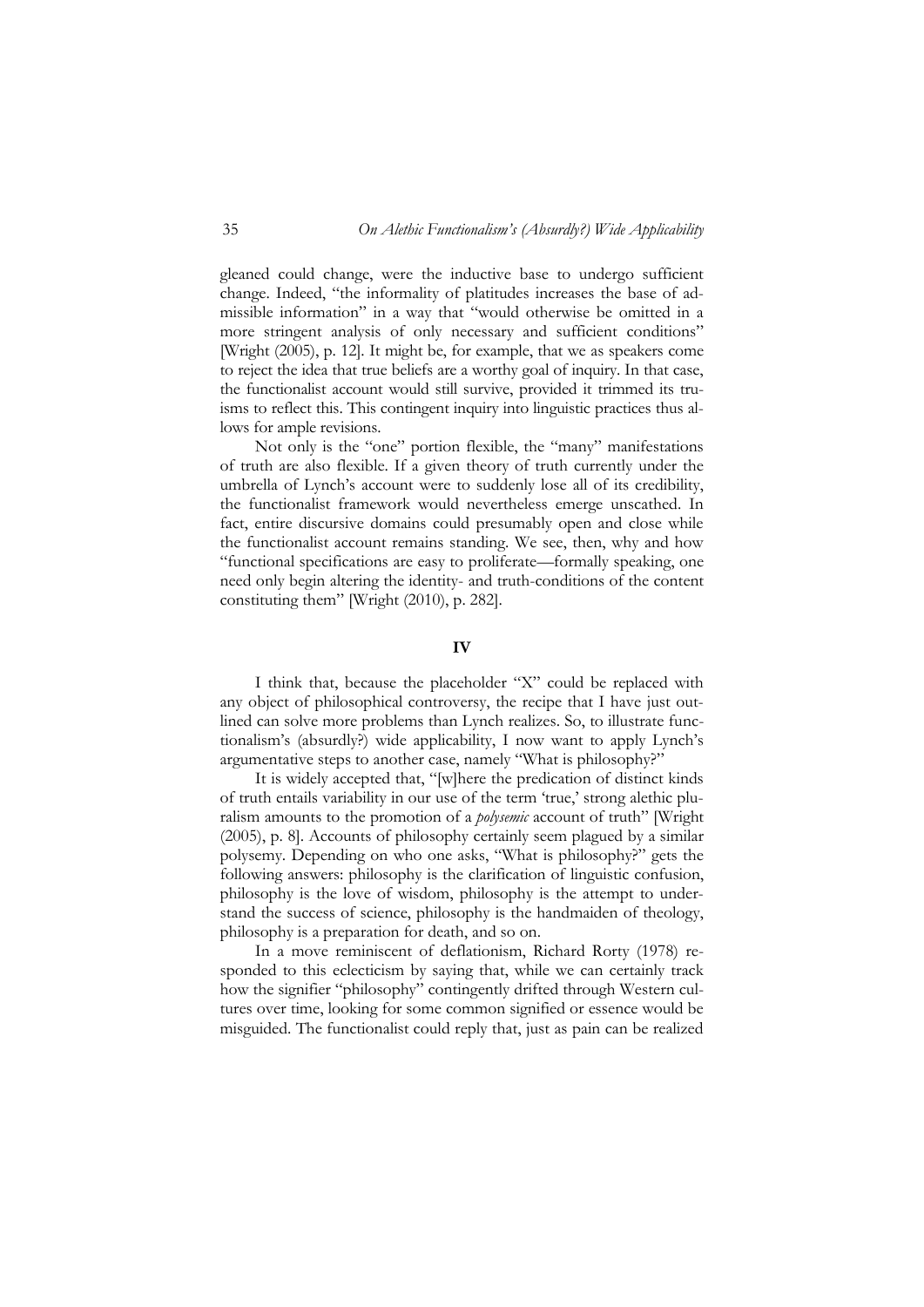in mammals and molluscs, so can philosophical activity be realized in artistic and scientific domains alike. Using Lynch's moves, one could claim that functionalism succeeds in accounting for the elusive nature of philosophy "without committing the serious blunder of identifying" philosophy with a property that stays constant "across the board" [Lynch (2011), p. 180]. Let us therefore see how the "one and many" recipe could explain this case.

Taking our clue from Lynch, the first step is to remark how debates over the nature of philosophy have splintered into an array of seemingly irreconcilable proposals. Building on an understandable sense that all avenues have been explored with no tangible headway made, we can call attention to the fact that proponents of a given theory tend to privilege some examples over others. Indeed, adherents to analytical definitions of philosophy are unlikely to consider voluntary starvation and selfimmolation [Bradatan (2015)], just as adherents to life-style definitions of philosophy are unlikely to consider analyses of the words "this" and "that" [Kaplan (1979)]. Clearly, if a candidate definition were truly robust, it would not ignore examples that challenge it. What is needed, then, is a fresh start, beginning only with the most secure basics.

The next step is to catalogue a host of platitudinous observations about X, in this case philosophy. One must be familiar with the major proposals to select this handful of truisms. But, as a tentative list, surely no one would deny that philosophy is 1) conducted by humans, 2) expressed in language, 3) important to many people, 4) demanding, 5) related to argumentation. These "platitudes" try to square, not just with specialized usage, but with folk usage as well (although, like Lynch, I will not offer any experimental evidence to support this).

Picking the right set of truisms is probably the hardest step, since some people are always bound to disagree. For instance, what if one points to the fact that some philosophers like Diogenes the Cynic or Jacques Derrida have refused to argue for their views, thereby rejecting truism (5)? Lynch, as we saw, has an effective response to such a challenge: mention in an open-minded tone that anyone is free to disagree — yet insist with firmness that those who do not acquiesce before the aforementioned truisms do so at the price of "changing the subject" from X to something else. So, following Lynch, we can stress that anyone who would dissent from our short list of truisms about philosophy would, by that very dissension, be confessing an interest in some topic other than philosophy. The rest, though, is left open to debate: specific prose style, for instance, can be regarded as an optional commitment. Paraphrasing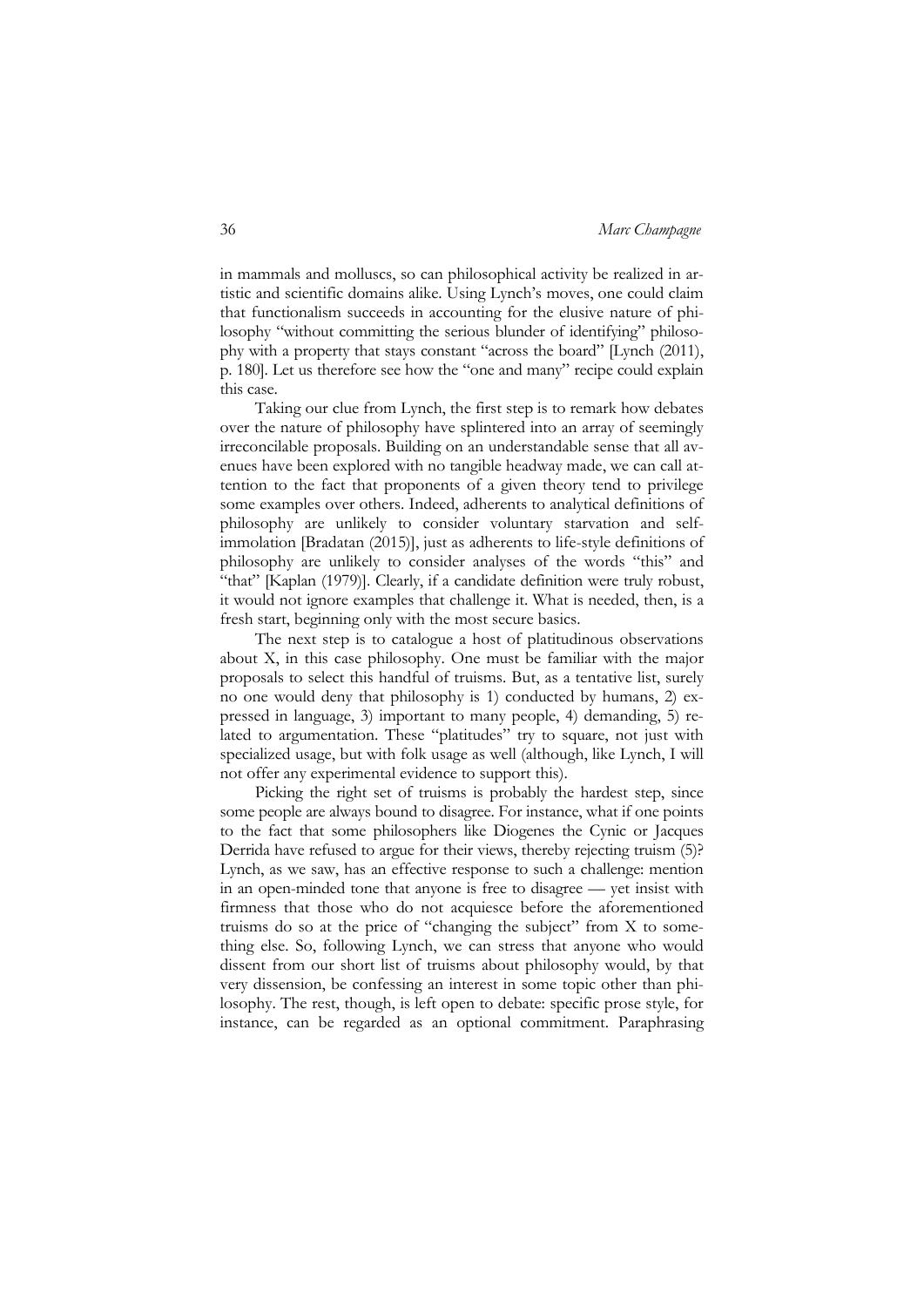Lynch, we can hold that "it *is* obvious that [a preparation for death] is fundamentally different in kind than [a justification of science]. But making out what this difference consists in is hardly the sole job of the functionalist about [philosophy]" [Lynch (2011), p. 79].

What if an unforeseen account of philosophy should surface in the future? Recently, philosophers inspired by the methods of the social sciences have come to think of philosophy in terms of experimentation, such that we now see "experimental philosophy" (or "X-Phi") emerge as a new option alongside staples like analysis, love of wisdom, etc. In keeping with the generic argumentative pattern used to defend alethic functionalism, one could argue that this new experimentalist account of philosophy, while ill-equipped to account for some cases (say, claims that lie on the "ought" side of the is/ought distinction), is nevertheless wellsuited to study certain objects. It is just a matter of matching the right theory to the right discourse.

Of course, any new theory of philosophy would have to agree with the core truisms that I have identified. Yet, even these could conceivably be modified in order to save the functionalist account of philosophy. The five truisms are supposed to reflect our actual talk about philosophy. Because the list is gleaned by induction, it could change, were its inductive base to undergo sufficient change. It might be, for example, that philosophers eventually come to reject the idea that expression in language is an essential part of their craft. In that case, the functionalist account could still survive, provided it trims its truisms to reflect this. Also, if a given take on philosophy were to suddenly lose all its credibility, the functionalist framework would emerge unscathed. As mentioned, functionalism is highly flexible.

# **V**

Is all of this right? Has the notion of multiple realizability really allowed me to solve the long-standing debate over the nature of philosophy? If I had to bet, I would say that an error in reasoning is more likely than a functionalist panacea. Hence, to my mind, the unforeseen consequence of wide applicability should prompt a recoil — a healthy suspicion that something must have gone wrong.

What might this error be? Shapiro writes: "Surely, the functionalist takes the functionalist theory to be true. What is its truth-realizer?" [Shapiro (2011), p. 44]. Leaving this interesting bootstrapping to the side, I would flag a sensible maxim that can easily generate a false sense of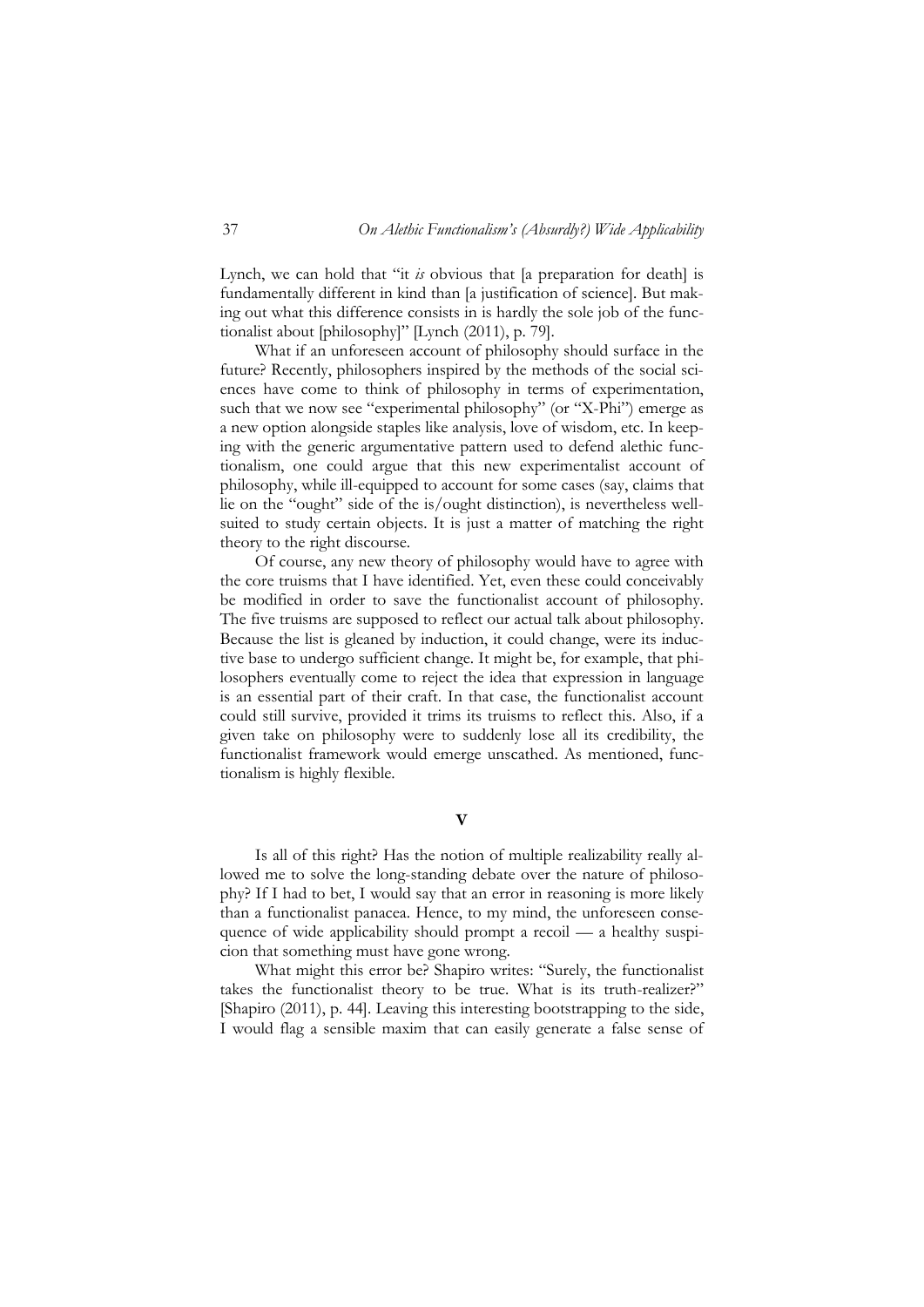success: *either there are different views on a common topic or, if the differences are too deep, there are different topics*. Obeying this simple disjunction can easily fool one into thinking that one has unearthed a triumphant solution.

As we have seen, unusual cases like Diogenes and Derrida cannot topple a truism about philosophy requiring argumentation, because the very failure to realize this core truism ejects those figures from the rank of philosophers. Yet, even with these ejections, philosophy remains incredibly diverse. This ought not bother the functionalist however, since the mere fact that rivals rally under a common banner shows that a common ground can be had: "After all, the idea that there is more than one way for propositions to be true just implies that there is something these ways have in common that makes them all worth calling 'ways of being true'" [Lynch (2005), p. 42]. That may be, but topical unity – which can be glossed merely as membership to an arbitrarily assembled set [Pedersen (2010), p. 94] – is arguably the least interesting sort of unity to be had. It is uninformative, then, for Lynch to assert that "most players in the contemporary debates over truth share an unnoticed allegiance to a certain type of monism" [Lynch (2001b), p. 725]. Of course they do  $-$  if we relax monism enough.

A major selling point of alethic functionalism, according to Lynch, is that it does not require one to abandon any theory, provided that one recognizes the domain-specific limitations of that theory. Yet, a falsificationist reflex in me is not overly impressed by what a theory includes, since I also want to be told what it excludes/forbids. With its shifting admixture of monism and pluralism and relegation of all serious challenges as off-topic, it is hard to see how alethic functionalism could ever be shown wrong.

Now, for all I know, my (bracketed) sense that this is absurd might itself be wrong, and rallying all disagreeing parties with multiply realized truisms might well turn out to be a panacea. Either way, this would make the wide applicability of functionalism worthy of further scrutiny.

*Department of Philosophy, Trent University 1600 West Bank Drive, Peterborough, Ontario, Canada, K9L 0G2 E-mail: marcchampagne@trentu.ca*